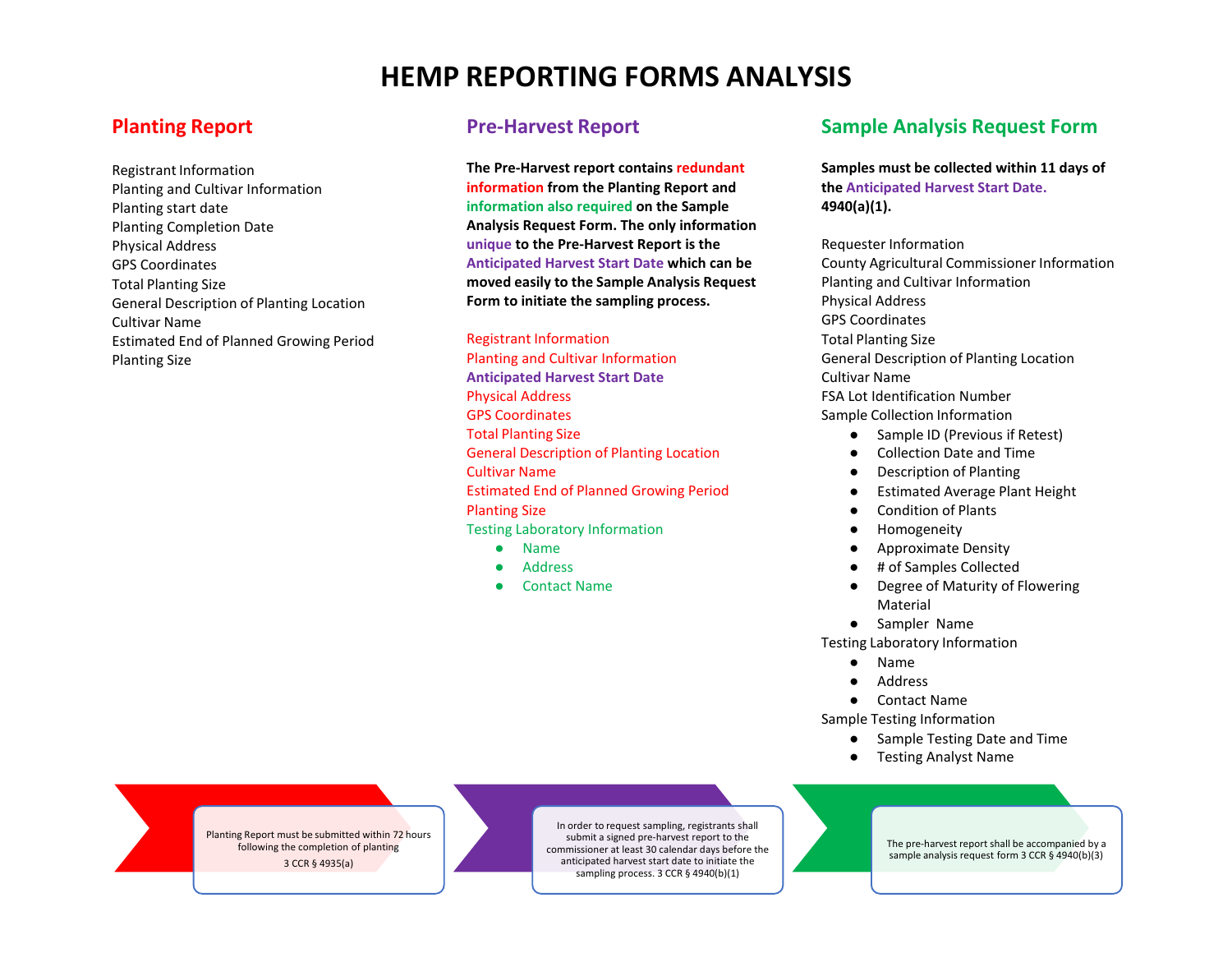## **Proposed Language Changes**

CCR § 4940

(a) Sampling Timeframe.

(1) Samples shall be collected no more than 11 calendar days prior to the anticipated harvest start date listed on the pre-harvest report Sample Analysis Request Form.

(2) Any changes to the harvest date that result in harvest activities to occur more than 30 calendar days after the sample collection date shall require additional sampling for THC concentration prior to harvest.

#### (b) Sampling Request and Pre-Harvest Report. Sampling Analysis Request

(1) In order to request sampling, registrants shall submit a signed pre-harvest report Sample Analysis Request Form for each composite sample to be taken to the commissioner at least 30 calendar days before the anticipated harvest start date to initiate the sampling process. The Sample Analysis Request Form shall include:

(2) A separate pre-harvest report shall be completed for each planting to be harvested. The pre-harvest report shall include the:

- (A) registrant's registration number,
- (B) name and contact information of the registrant,

(C) anticipated harvest start date,

(D) name(s) of the cultivar(s) to be harvested,

(E) physical address, Global Positioning System coordinates, general description of the planting location, and total acreage or square footage of the planting to be harvested, and

(F) name and contact information of the laboratory to conduct the testing for THC concentration.

(3) The pre-harvest report shall be accompanied by a sample analysis request form for each composite sample to be taken. The sample analysis request form shall be used to record the:

- (A) name, contact information, and signature of the sample analysisrequester,
- (B) registration number,

(C) name and contact information of the commissioner,

(D) physical address, general description of the planting location, and total acreage or square footage of the planting sampled,

(E) lot identification number as provided by U.S. Department of Agriculture Farm Service Agency,

#### (F) the anticipated harvest start date

 $(F)(G)$ name of the cultivar sampled,

(G)(H)description of the planting to be sampled including estimated average height, appearance, approximate density, homogeneity, condition of the plants, and degree of maturity of flowering material,

(H)(I)unique sample identification number for the composite sample,

 $(H)(J)$  number of the samples taken,

 $H(X)$ date and time of the sample collection,

 $(K)(L)$  name and signature of the sampler,

 $H(M)$  name and contact information of the approved laboratory conducting the THC testing,

 $(M)(N)$  name and signature of the person testing the sample,